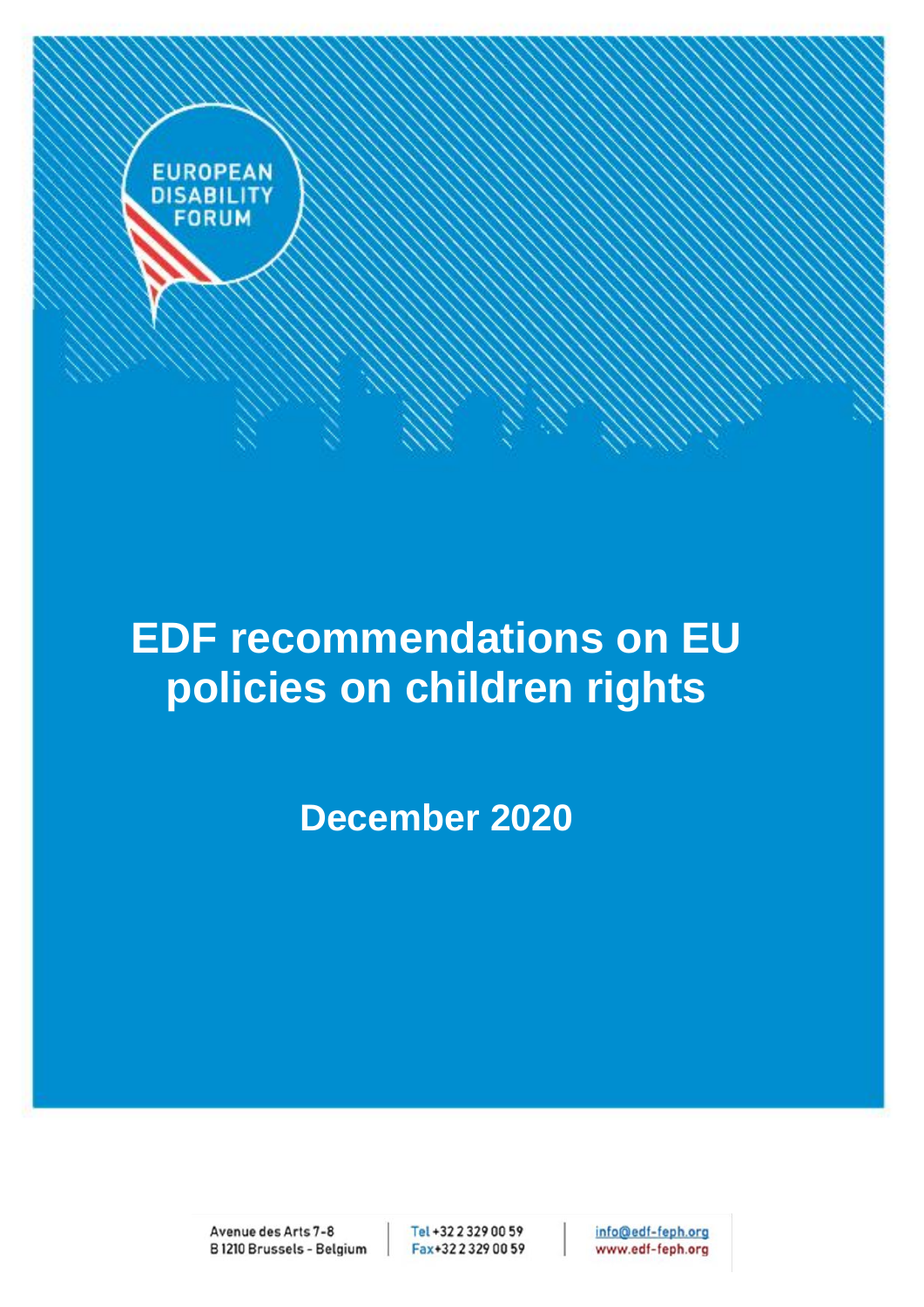# <span id="page-1-0"></span>**About the European Disability Forum**

The European Disability Forum (EDF) is an umbrella organisation that defends the interests of over 100 million persons with disabilities in the European Union. We are a unique platform which brings together representative organisations of persons with disabilities from across Europe. We are run by persons with disabilities and their families, and as such represent a strong, united voice of persons with disabilities in Europe.

# **Contents**

| EU's obligations under the UN Convention on the Rights of Persons with                                                                            |  |
|---------------------------------------------------------------------------------------------------------------------------------------------------|--|
|                                                                                                                                                   |  |
|                                                                                                                                                   |  |
|                                                                                                                                                   |  |
|                                                                                                                                                   |  |
|                                                                                                                                                   |  |
|                                                                                                                                                   |  |
| Institutionalisation: violation of the right to grow up in a family  9                                                                            |  |
|                                                                                                                                                   |  |
|                                                                                                                                                   |  |
| General objectives for children with disabilities12                                                                                               |  |
|                                                                                                                                                   |  |
|                                                                                                                                                   |  |
| Recommendations on the EU Strategy on the rights of the child (2021-2024)13<br>Recommendations on the Child Guarantee for Vulnerable Children  14 |  |
|                                                                                                                                                   |  |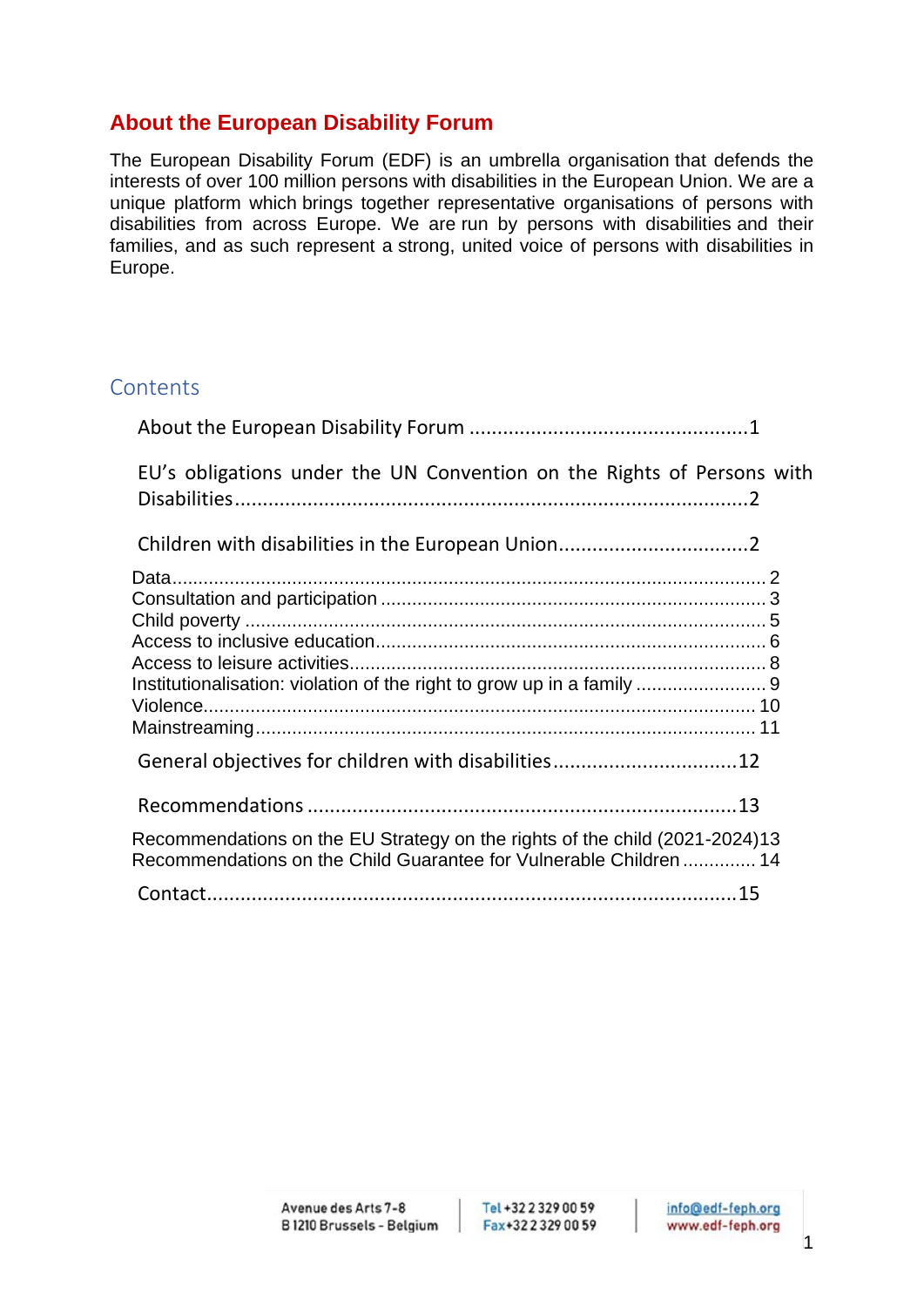# <span id="page-2-0"></span>**EU's obligations under the UN Convention on the Rights of Persons with Disabilities**

The UN Convention on the Rights of Persons with Disabilities ratified by the EU and all its Member States requires states parties to take measures to ensure the full enjoyment by children with disabilities of all human rights and fundamental freedoms on an equal basis with other children (article 7 CRPD), including freedom from violence (article 16 CRPD), the rights to living in the community (article 19 CRPD), respect for home and family (article 22) and access to inclusive education (article 24 CRPD). Children with disabilities have the right to express their views on all matters affecting them (article 7.3 CRPD).

States also have an obligation to recognise the multiple discrimination faced by girls with disabilities and must adopt measures to ensure their full and equal enjoyment of all human rights and fundamental freedoms (article 6 CRPD).

In 2015, the [UN CRPD Committee specifically recommended](https://daccess-ods.un.org/TMP/5245113.37280273.html) that EU policies on children include a comprehensive rights-based strategy for boys and girls with disabilities and safeguards to protect their rights. The Committee also recommended that the EU takes the necessary measures, including through the use of the European Structural and Investment Funds and other relevant European Union funds, to develop support services for boys and girls with disabilities and their families in local communities, foster deinstitutionalisation, prevent any new institutionalisation and promote social inclusion and access to mainstream, inclusive, quality education for boys and girls with disabilities.

# <span id="page-2-1"></span>**Children with disabilities in the European Union**

In most EU countries, children with disabilities continue to be disproportionately institutionalised, left without any education or segregated in special schools and are victims of violence and abuse, in and outside the family setting. Despite the disproportionate risks that they face, children with disabilities have been given very little consideration in national or European child rights legislation.

## <span id="page-2-2"></span>**Data**

In 2019 the EU counted around 68 million children below 15 (Eurostat, 2020). There is **lack of data on the number of boys, girls and intersex children with disabilities** living in the EU.

Some of the existing data indicates that in 2017, **about 5% of EU families with children had a child or children with disabilities** (Eurostat, ilc\_hch13). This average hides significant diversity between EU countries, with less than 1 % of households in Italy, 8 % of households in Estonia and the United Kingdom, 9 % in Lithuania and 12 % in Latvia reporting having children with moderate or severe limitations (Eurostat, ilc\_hch13). This data does not include children with disabilities living in institutions.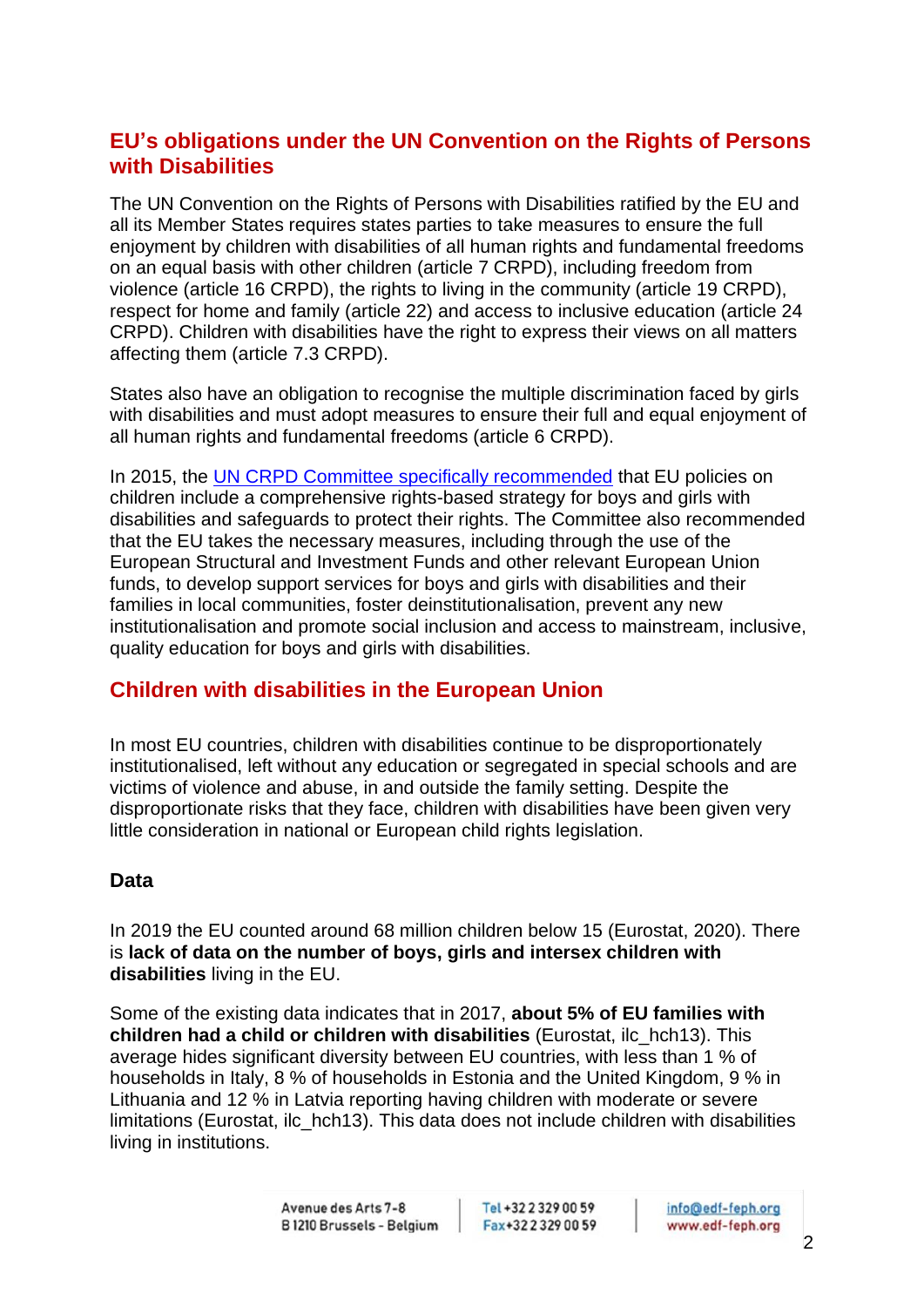



NB: Data for Denmark, the Netherlands, Slovenia, Finland and Sweden is missing

Other available data show that as much as 9.4% of girls and young women and 7.4% of boys and young men aged 16-24 had a disability (Eurostat, Health variables of EU-SILC, 2017).

#### <span id="page-3-0"></span>**Consultation and participation**

There is an overall lack of consultations with children with disabilities and organisations of persons with disabilities at national and EU levels.

As an exemple, the annual European Forum on the rights of the child organised by the European Commission does not sufficiently include children with disabilities and organisations of persons with disabilities in the design and participation of the event. The European Commission fails to ensure that the event is accessible to children and adults with disabilities. In 2020, despite request for sign language interpretation, no interpretation or live captioning was provided during this event. Deaf and hard of hearing children and adolescents were excluded from the event. In addition, European Commission's questionnaires were not accessible to all children with disabilities. This includes the questionnaire "The European Union Strategy on the Rights of the Child: Consultations with boys, girls and adolescents"1 developed to consult children and adolescents in preparation of the Child Rights Strategy.

Under the CRPD, persons with disabilities and their representative organisations must be consulted on all policies and initiatives affecting their rights (article 4.3 CRPD). Regarding children, the Convention specifically states that "States Parties shall ensure that children with disabilities have the right to express their views freely on all matters affecting them, their views being given due weight in accordance with

Tel +32 2 329 00 59 Fax+32 2 329 00 59

<sup>&</sup>lt;sup>1</sup> Centro Regionale per Accessibilità, Note on the Accessibility of the questionnaire "The European [Union Strategy on the Rights of the Child: Consultations with boys, girls and adolescents"](https://www.ledha.it/allegati/LED_t2_notizie_allegati/3899/FILE_Allegato_ENG_Accessibilita_Questionario_CRABA-LEDHA.pdf)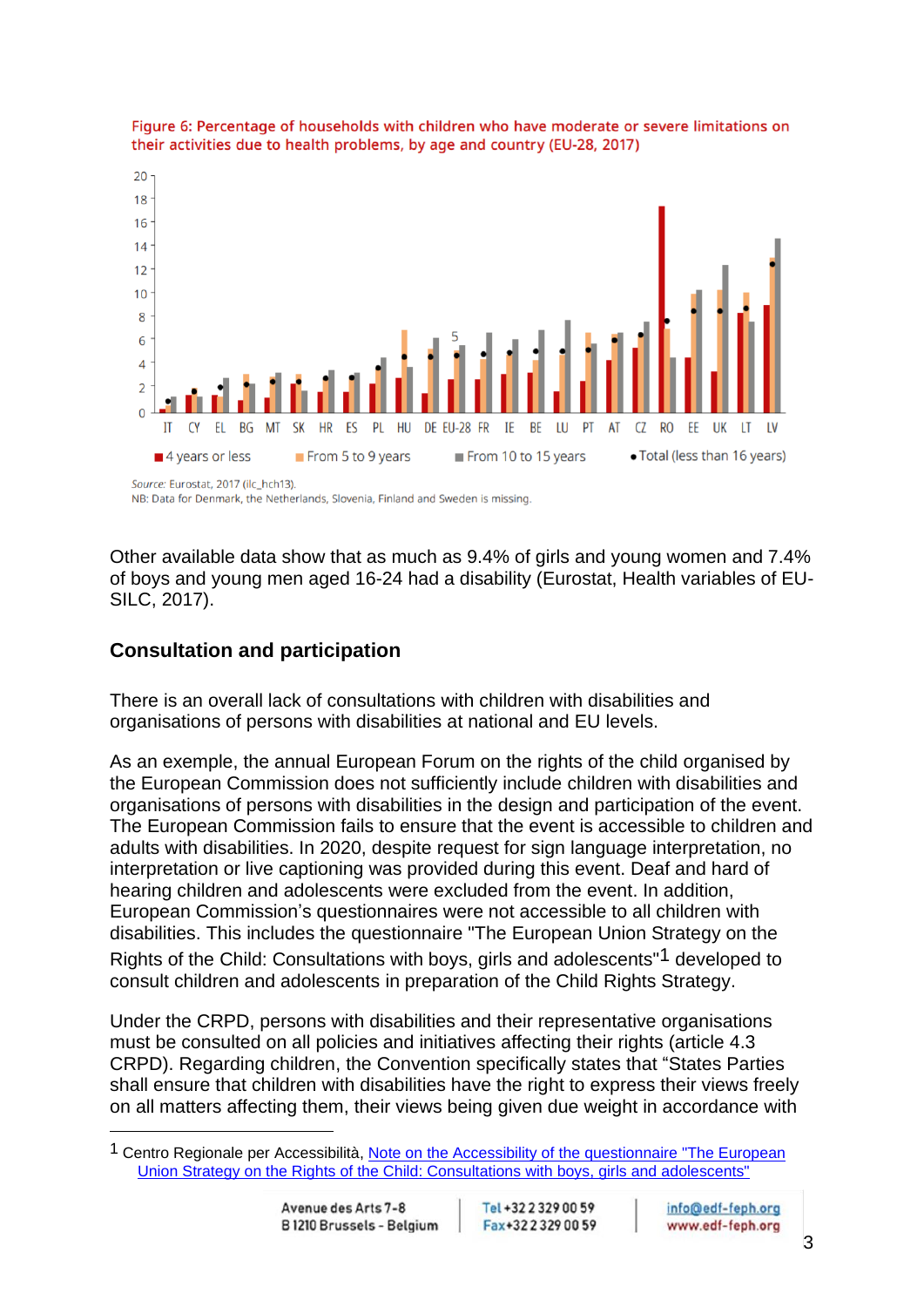their age and maturity, on an equal basis with other children, and to be provided with disability and age-appropriate assistance to realise that right" (article 7.3 CRPD). In 2015, the **CRPD Committee called on the EU to "ensure that boys and girls with disabilities and their representative organisations are consulted on all matters that affect them and that appropriate assistance, according to their disability and age, is provided**."

Through organisations of persons with disabilities, children can with disabilities can be directly consulted through activities such as:

- **Child councils:** Children with disabilities can be brought together to be formally consulted on topics that affect them in the form of child councils. This consists of a process of outreach to children, who come together to discuss their needs and priorities on a number of different issues. The conclusions from the discussion can then used as the basis for advocacy positions used by organisations of persons with disabilities.
- **Peer discussions:** Discussions can also be held in a smaller and more informal format, with minimal intervention from adults. Similar to the child council format, peer discussions can be an occasion to bring children together to discuss a certain subject. The difference is that in this format children are more firmly in the driving seat when it comes to the direction the discussion will go in. In some cases, it can be more beneficial to separate girls from boys, in order to facilitate openness and confidence when it comes to delicate subjects such as violence. It is also crucial to enable communication between children (for instance by providing information in a sign language directly or/and ensuring interpreting services for deaf and deafblind children or where relevant providing communication support), and that peers are respectful of others who might need more time to express themselves and guarantee them the opportunity to make their thoughts heard.
- **Surveys:** Some children with disabilities might find it more comfortable to express themselves in writing rather than in person. In this case, online surveys can be used to understand what children with disabilities want to see policymakers doing. It is important to ensure that these surveys are accessible for children with disabilities. This is to say, the platform used should be compatible with assistive technology such as screen readers, security measures to access the survey should not prevent blind or partially sighted children from taking part, and questions should be made available in easy-toread format including pictograms if needed. The child must always understand what the information is being used for, should be able to remain anonymous and should have their personal data protected in line with GDPR guidelines.
- **Direct consultations through interviews:** Alongside organisations of persons with disabilities, interviews can also be conducted in person to understand better what children feel they need from policymakers. Interviews in person can be beneficial because children are given the time to express themselves fully, without being influenced by their peers. It is important to always remember that these interviews must be done in a safe setting where the child with disabilities feels comfortable to express themself, and that they

Tel +32 2 329 00 59 Fax+32 2 329 00 59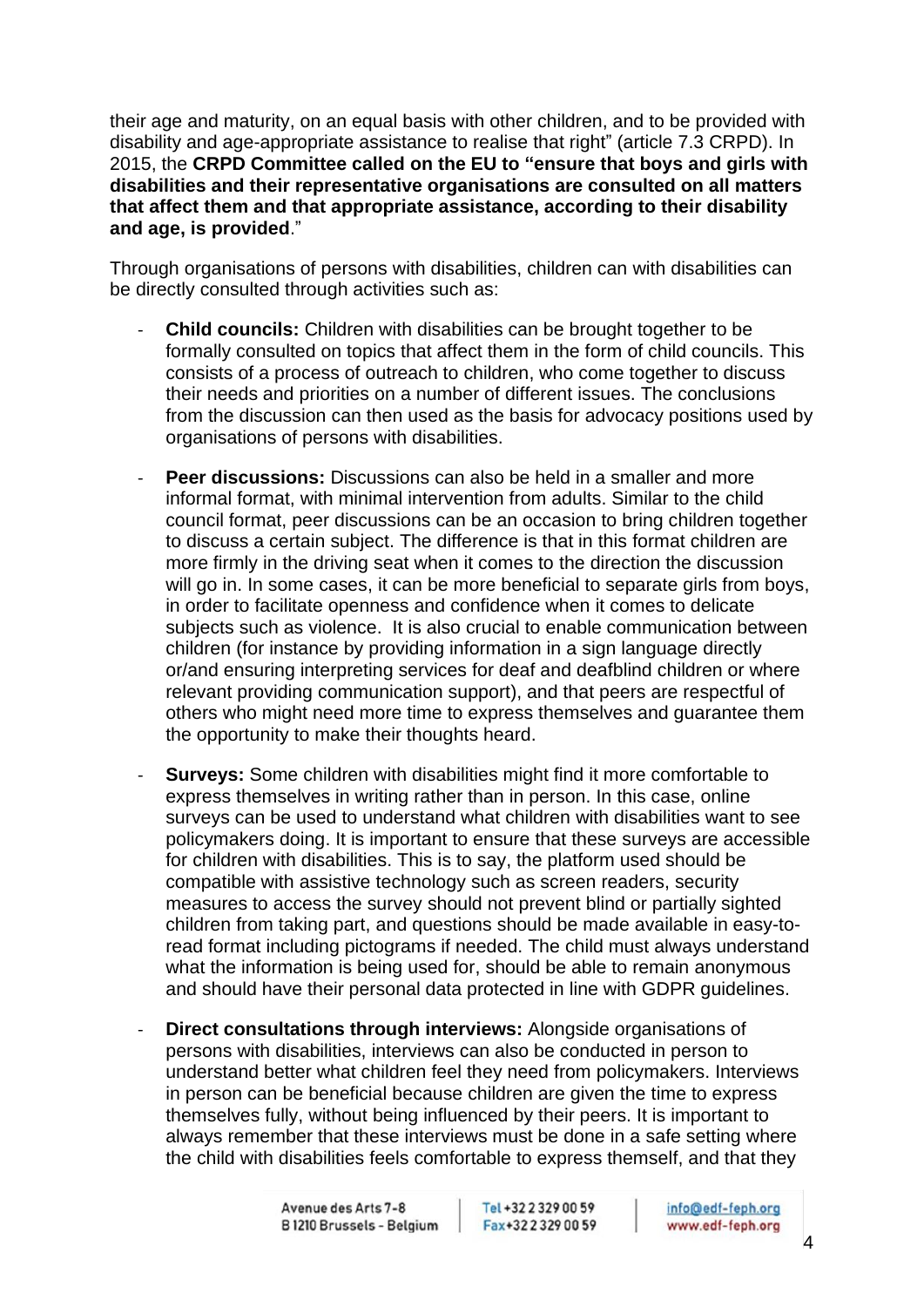are not conducted in the presence of an adult who might try to influence what they say (such as a parent, a teacher, a carer or a worker in an institution). The child must always understand what the information is being used for and be clearly given the option to remain anonymous or to retract their statements at any time, even after the interview has been concluded.

#### **Likewise, families of children with disabilities must be consulted on matters that affect them.**

A crucial prerequisite for any meaningful participation and consultation is providing **accessible and easy to understand information**. This includes making information accessible via, for instance sign language, easy-to-read text or other means.

# <span id="page-5-0"></span>**Child poverty**

There is a direct **correlation between households with children with disabilities and increased poverty levels**. There are multiple factors that increase the risk of poverty when a child has a disability. One of the most striking factors is the impact it has on household income and employment of other family members. Another is the extra cost of living linked to having a disability. For children who do not live in family settings the risks are even greater (see sub-section on institutionalisation).

#### **1. Lower household income**

Households with children with disabilities are likely to see their income fall. When a child with disabilities has high support needs, family members will often take on the role of informal carers, particularly women. With a lack of affordable long-term care in the community and personal assistance, family members will typically take on this role full-time. This makes it extremely difficult to engage in paid work. A recent study in the UK claimed that 93% of parents of children with disabilities who don't work say they would like to but are restricted from doing so by a lack of childcare and flexibility2. This phenomenon is not specific to the context of the UK and is likely to exist in significant yet varying degrees throughout the 27 EU Member States.

Single-parent households, once again composed predominantly of women,  $3$  are even more at risk. A single parent bringing up a child with disabilities and acting as an informal carer might forego any income in the form of a salary, with reliance purely on social security, which is largely insufficient to protect households against poverty. Almost half (49%) of lone mothers and a third (32%) of lone fathers are at risk of poverty or social exclusion (EIGE, 2016).

<sup>2</sup> (2018). Off Balance: Parents of disabled children and paid work. Working Families. UK. Available at: https://www.workingfamilies.org.uk/wp-content/ uploads/2018/07/WF-2018-Off-Balance-pages-FINAL.pdf

<sup>3</sup> Women make up almost 85 % of all single-parent households in the EU (EIGE 2016).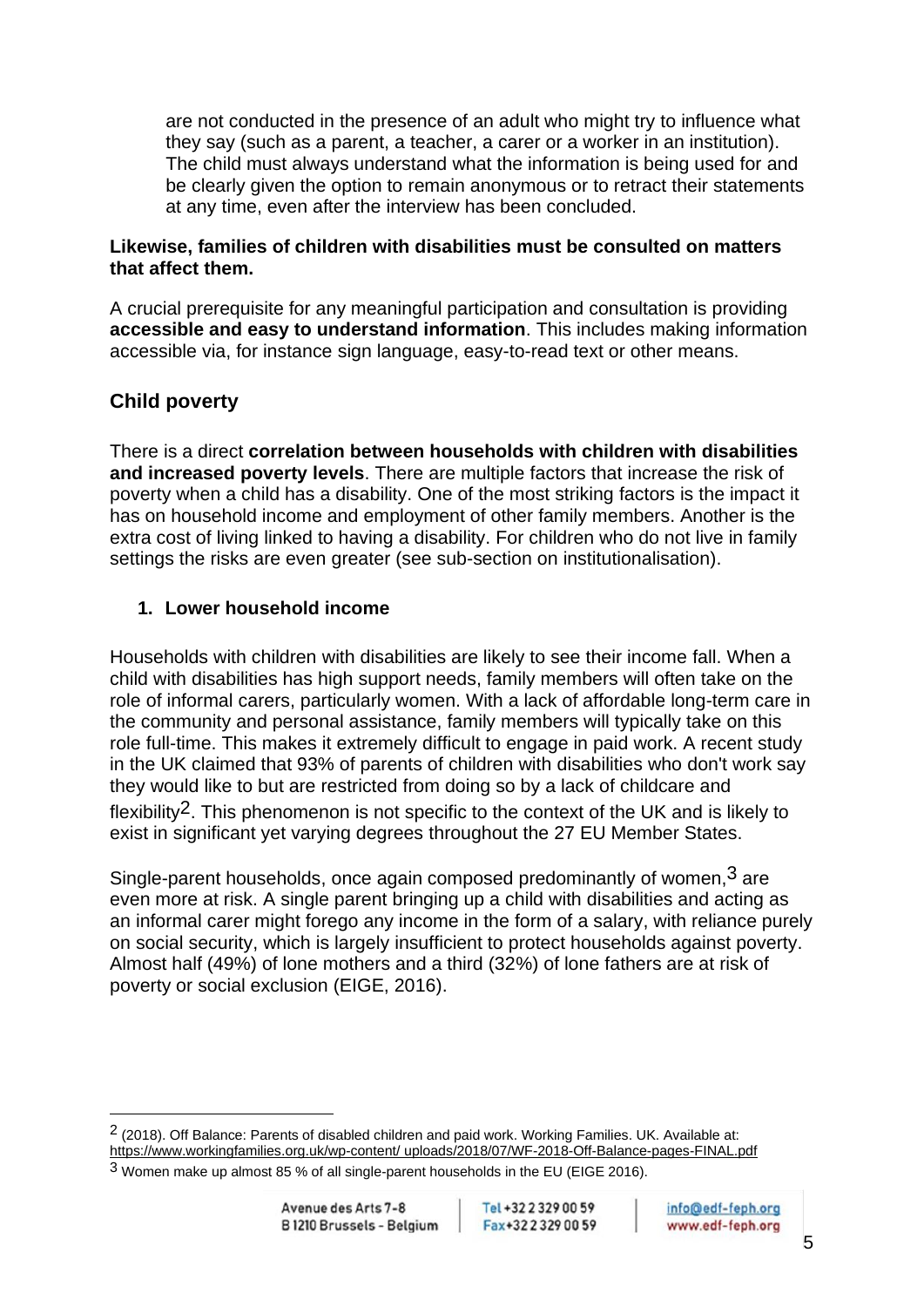# **2. Extra disability related cost and poverty**

It is not only a household's income that is affected, but also their outgoings. In societies that remain largely inaccessible to persons with disabilities, the reality is that persons with disabilities and their families generally have to pay out of their own pockets to access specialised services and to compensate for not being able to make use of things most people take for granted. A study from Spain suggests that the main expenses tend to be medical treatment (29% of expenses) medicine (28.3%), technical aids (28%), transport and mobility (24.3%) and personal assistance  $(21.6\%)$ .<sup>4</sup>

Studies from Ireland suggest that the extra costs for households with a member who has a disability are significant, in order to reach the same standard of living as households with no persons with disabilities. Researchers indicate that having a person with high support needs in a household, costs on average 23.7% of a household's income, which equated to around 101.40€ per week at the time the study was conducted<sup>5</sup>. When a household member only has "some limitation", the loss is still estimated at an average of 20.3% household income, or 96.38€ per week $6$ . A UK study suggests that families with children who have disabilities face average extra costs of £581 (659€) per month, and that for almost a quarter of families with children who have disabilities (24%), the extra costs amount to over £1,000 (1134€) per month<sup>7</sup>.

## <span id="page-6-0"></span>**Access to inclusive education**

#### **1. Barriers in accessing mainstream education**

The right to inclusive education, enshrined in Article 24 of the CRPD, is a means not only for personal development, but also to give each person the necessary tools for the greatest level of autonomy possible later in life. Nevertheless, **access to inclusive education for learners with disabilities remains challenging**. Many children, especially with intellectual disabilities, are left without any education at all.<sup>8</sup>

EU figures show that **persons with disabilities in the EU are on average 10.1 percentage points more likely to be early school leavers than the general population**9, and **10.5 percentage points less likely to complete tertiary education**.10

Tel +32 2 329 00 59 Fax+32 2 329 00 59

<sup>4</sup> Available at: https://www.cermi.es/sites/default/files/docs/novedades/Nota\_ OED\_Especial\_Pobreza.pdf 5 Study conducted in 2008.

<sup>6</sup> Cullinan, J., Gannon, B. and Lyon, S. (2008). Estimating the Extra Cost of Living for People with Disabilities. Health Economics 20, pp 582–599.

<sup>7</sup> John, E., Thomas, G. and Touchet, A. (2019). The Disability Price Tag 2019: Policy Report.

<sup>8</sup> For example, in France se[e marantree.org.](http://marantree.org/)

<sup>9</sup> Based on respondents aged 18-24. EU SILC 2017.

<sup>10</sup> Based on respondents aged 30-39. EU SILC 2017.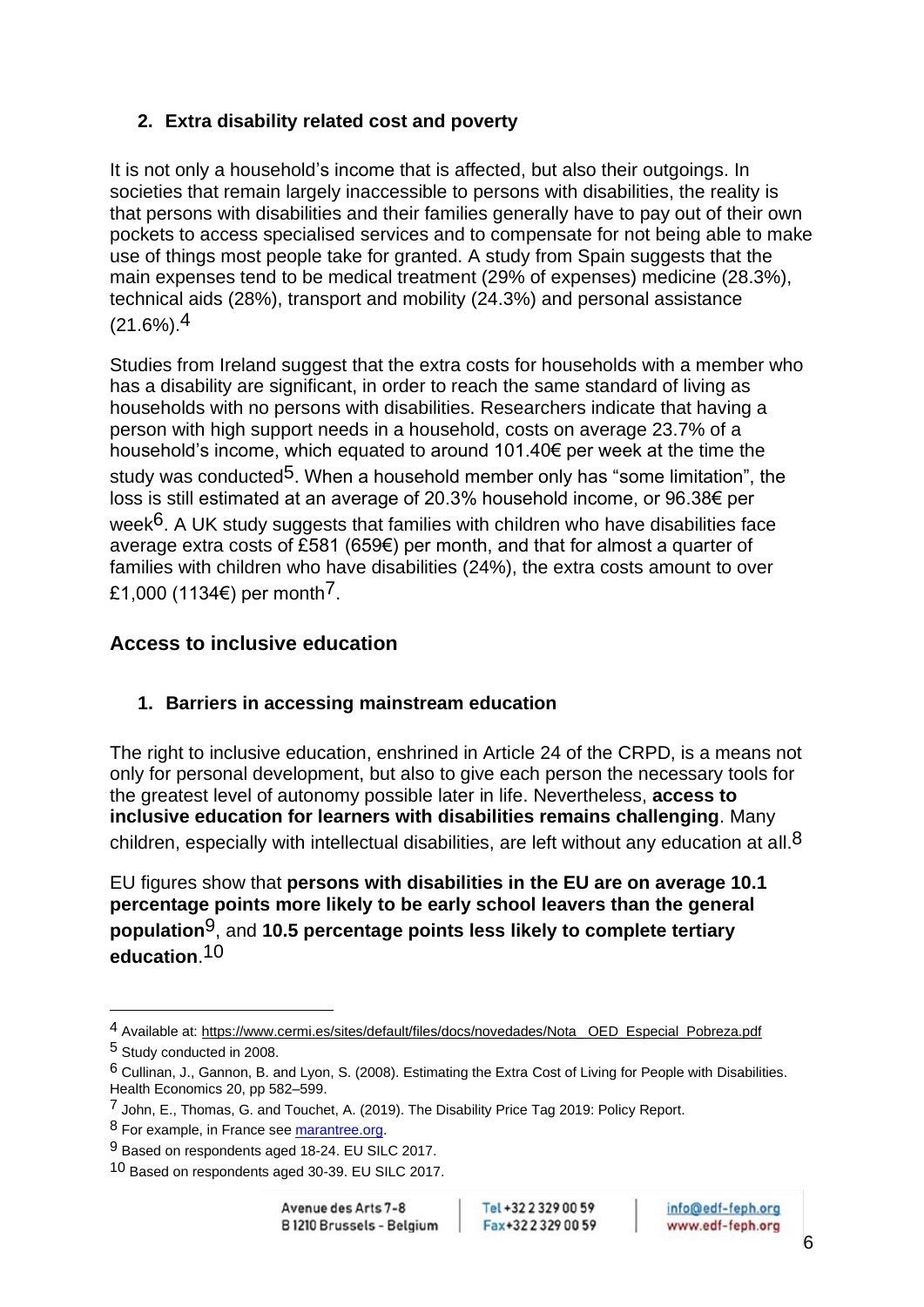The rate at which children with disabilities are placed in segregated "special" schools varies from Member State to Member State. The European Agency Statistics on Inclusive education (2018) found that the following countries had the highest proportion of children in segregated schools: Belgium, Germany, Luxembourg, Finland, Latvia and Estonia. Other countries such as Italy, Malta and Portugal, opt for a more inclusive approach, with a higher percentage of learners with disabilities in mainstream schools.11

The **barriers to accessible, mainstream education are numerous** and depend on the system of education and how the policies and resources are arranged to enable inclusive education. For some children, there are issues of physical inaccessibility of the built environment in schools in their area. For others, the learning process in a mainstream setting becomes inaccessible owing to lack of tailored communication methods or linguistic barriers, for example to provide learning materials in Braille, or to ensure a sign language environment or/and sign language interpretating services to deaf and deafblind learners. In other cases, classroom assistants trained in supporting learners with disabilities will be needed but are not available. Modes of examination are often not adapted to ensure that learners of all levels are able to leave school with formal certification. When ensuring the access to mainstream education settings to learners with disabilities, it is important to take into account the different needs of every disability group and learner in question.

#### **2. Impact of COVID-19 on education of children with disabilities**

During the COVID-19 pandemic, children with disabilities came up against another barrier in accessing education. This was the challenge of adapting mainstream education to digital and distance-learning platforms in a way that was inclusive of learners with disabilities. Many children with disabilities saw their education halt completely, while their classmates without disabilities were able to continue learning. In many cases this is because the digital platforms were not accessible to children who are blind or partially sighted. In other cases, children who would have relied on the support of a specialised classroom assistant to ensure their learning were left without support, only able to continue learning if a parent or guardian was available to help. For many deaf children, distance education has meant a lack of access to a sign language environment as the majority of deaf children do not have family members who use sign language and/or sign language interpreting services. There was also a lack of online learning material adapted to the needs of learners with intellectual disabilities<sup>12</sup>, meaning teachers lacked distance learning activities to send to these children.

The need for digital learning likely to remain with us for the foreseeable future, and investment in accessible platforms, creation of adapted curricula and exercises, and solutions for classroom support from a distance need to be explored and invested in. It is also important to note that, while distance learning can open educational

Tel +32 2 329 00 59 Fax+32 2 329 00 59

<sup>11</sup> European Agency Statistics on **Inclusive education** (2018)[: https://www.european](https://www.european-agency.org/sites/default/files/easie_2018_dataset_cross-country_report.docx)[agency.org/sites/default/files/easie\\_2018\\_dataset\\_cross-country\\_report.docx](https://www.european-agency.org/sites/default/files/easie_2018_dataset_cross-country_report.docx)

<sup>12</sup> [Lack of education for children with intellectual disabilities made worse in](https://www.inclusion-europe.eu/briefing-on-education-coronavirus/) the Coronavirus emergency [\(inclusion-europe.eu\)](https://www.inclusion-europe.eu/briefing-on-education-coronavirus/)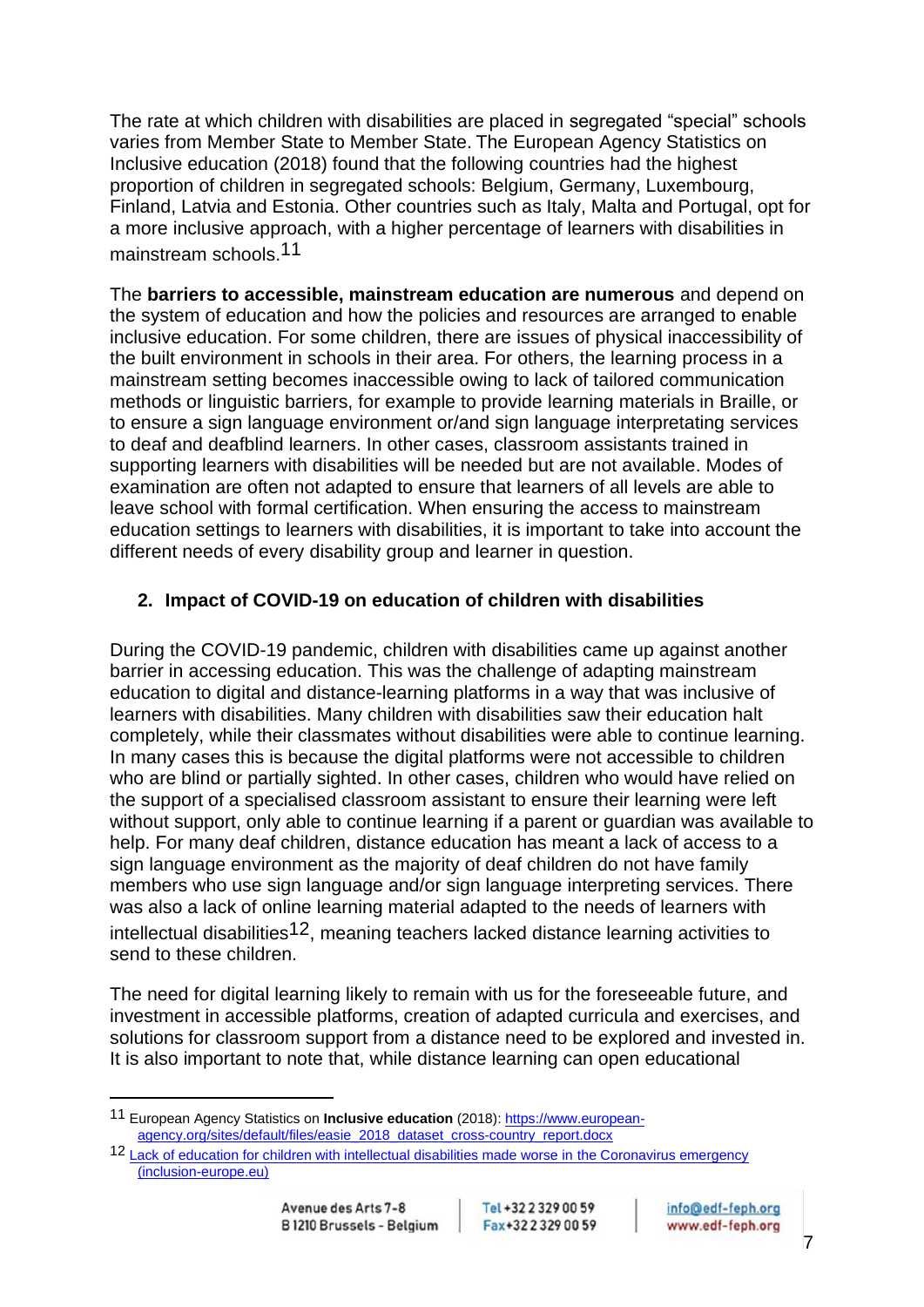opportunities for many learners with disabilities, it should never be foreseen as an alternative to creating inclusive mainstream school settings.

## **3. Situation in European Schools**

Children with disabilities still face difficulties to access European schools of the EU institutions13 because of discrimination, inaccessibility and failure to provide reasonable accommodation.

There have been a range of recommendations made to the European Schools regarding inclusive education in the past years, from the European Ombudsman, <sup>14</sup> the CRPD committee recommendations in 2015 and most recently in a report published by Human rights Watch and EDF "Sink or Swim: Barriers for Children with [Disabilities in the European School System"](https://www.hrw.org/report/2018/12/04/sink-or-swim/barriers-children-disabilities-european-school-system). This report stresses that children with disabilities continue to be discriminated against and excluded from European schools.

According to a report published in May 2020, during the 2018-2018 school year, out of a total of 27.176 students<sup>15</sup> 1.993 students were said to be receiving intensive support and **2 children with special educational needs were refused admission**. 16

# <span id="page-8-0"></span>**Access to leisure activities**

It is important not to overlook that, when we talk about children's rights, we also refer to the right to simply be a child, to enjoy childhood and develop as a person. Article 3 of the CRPD, on General Principles talks about the "[r]espect for the evolving capacities of children with disabilities and respect for the right of children with disabilities to preserve their identities."

Many children with disabilities however do not have access to leisure activities due to the lack of measures taken by EU governments to ensure accessibility and reasonable accommodation.

Access to leisure activities is a key part of personal discovery and growth. It is therefore of paramount importance that every effort possible be made to make leisure activities inclusive and available to children with disabilities. Wherever possible, these activities should be facilitated in such a way as to ensure that children partake in

<sup>13</sup> European schools are intergovernmental schools principally designed for children of employees of the EU institutions. The European School Board is made up of representative of the EU member states and the European Commission.

<sup>14</sup> See for instance Letter from the European Ombudsman to Commissioner Oettinger concerning the United Nations Convention on the Rights of Persons with Disabilities ('UNCRPD') and the European Schools (SI/4/2018/EA)

<sup>15</sup> Facts and figures on the beginning of the 2018- 2019 school year in the European Schools, available at: [https://www.eursc.eu/Documents/2018-10-D-17-en-3.pdf.](https://www.eursc.eu/Documents/2018-10-D-17-en-3.pdf) 

<sup>16</sup> Statistical Report on Educational Support and on the Integration of Pupils with Special Educational Needs into the European Schools in the Year 2018-2019 (May 2020), available at: [https://www.eursc.eu/Documents/2019-11-D-11-en-5.pdf.](https://www.eursc.eu/Documents/2019-11-D-11-en-5.pdf)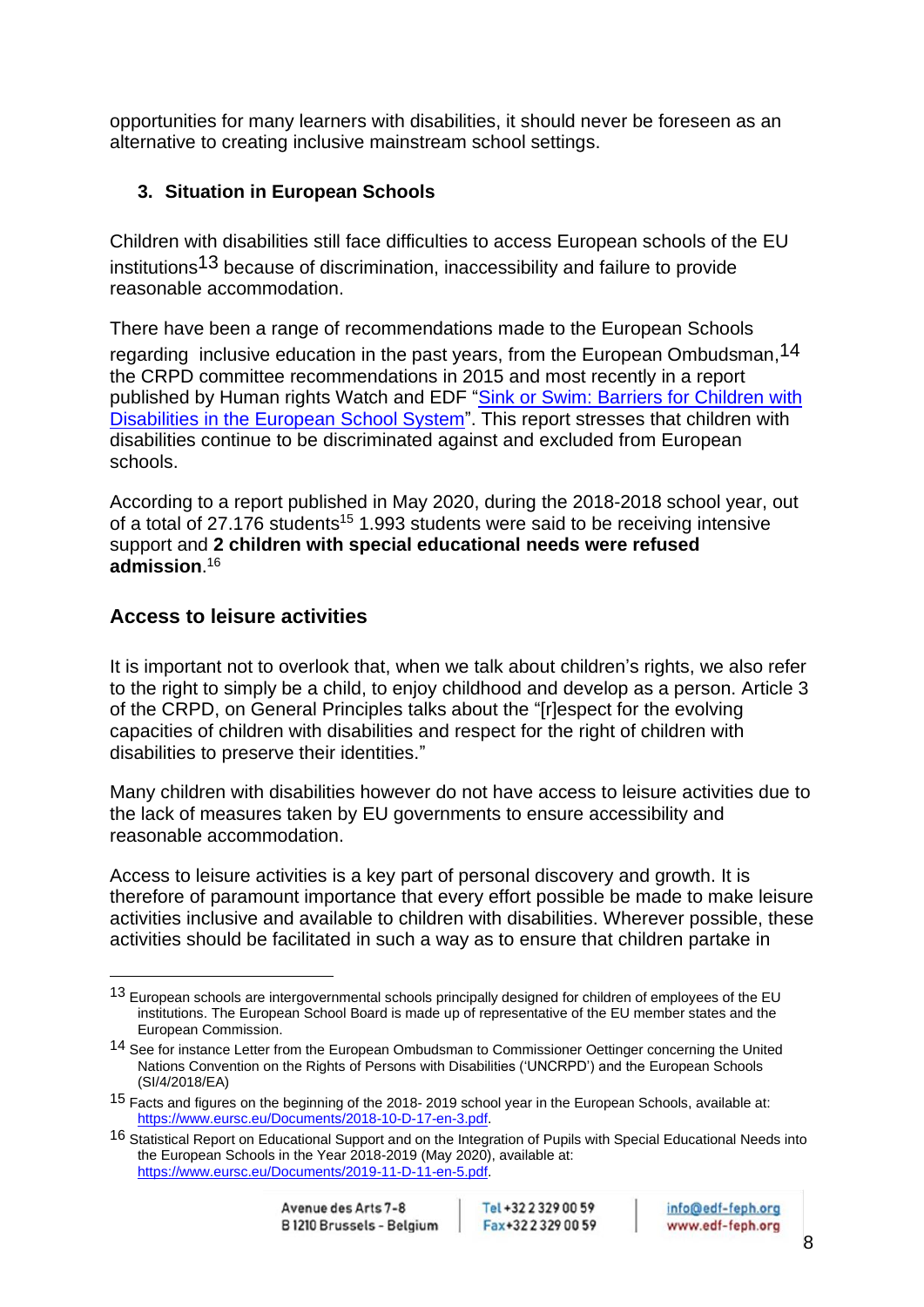them alongside children without disabilities. In some cases, such as competitive sports clubs, activities might be disability-specific. However, even in these cases, activities should take place in mainstream sports settings to ensure that children with disabilities are not segregated from their peers without disabilities.

Part of ensuring the accessibility of leisure activities, means investing in the accessibility of the build environment. This means not only ensuring buildings hosting cultural and leisure facilities are accessible for persons with disabilities, but that children with disabilities and their families/guardians can reach them using accessible transport and streets free from barriers that hinder their movement.

Leisure and cultural activities should also embrace diversity and multilinguism, and it is crucial to promote leisure and cultural activities in national sign languages. In the case of deaf children, this should enable them to develop their cultural and linguistic identity, as established in Article 30 of the CRPD.

## <span id="page-9-0"></span>**Institutionalisation: violation of the right to grow up in a family**

The UN Convention on the Rights of Persons with Disabilities (CRPD) recognises that the best interests of the child are the paramount consideration in all decisions affecting them (Article 7(2)), and places clear obligations on States to protect the right to family life (Article 23) and to live and be included in the community (Article 19). In the General Comment No. 5, the UN Committee on the Rights of Persons with Disabilities (CRPD Committee) states that "[f]or children, the core of the right to be included in the community entails a right to grow up in a family." The CRPD Committee explains that "[l]arge or small group homes are especially dangerous for children, for whom there is no substitute for the need to grow up with a family. 'Family-like' institutions are still institutions and are no substitute for care by a family". Yet **institutionalisation remains common for children with disabilities in the European Union**.17

For most children, placements in institutions and group homes are temporary emergency measures before they move on to a family setting. **For children with disabilities, however, the time spent in institutional settings is likely to be far longer, if not permanent**. Research suggests that children with disabilities are disproportionately more likely to be placed in institutional care than their non-disabled peers and appear far less likely to benefit from efforts to affect a transition from institutional to family-based care.18

Families of children with disabilities must be supported by all kinds of measures and services, so they can provide and properly care for all their children. Far more emphasis needs to be put on offering children with disabilities family-style care in the community, in line with their wishes, and without being coerced into living in isolated and/or grouped settings. As children grow up, attention also needs to be paid to offering opportunities in mainstream educational settings and to learning skills that

Tel +32 2 329 00 59 Fax+32 2 329 00 59

<sup>17</sup> One step forward, two steps back? | [From institutions to living in the community \(deinstitutionalisation.com\)](https://deinstitutionalisation.com/2020/05/29/one-step-forward-two-steps-back/)

<sup>18</sup> Academic Network of European Disability Experts[: https://www.disability-europe.net/downloads/1040-task](https://www.disability-europe.net/downloads/1040-task-year-4-2018-19-policy-theme-il-synthesis-report)[year-4-2018-19-policy-theme-il-synthesis-report](https://www.disability-europe.net/downloads/1040-task-year-4-2018-19-policy-theme-il-synthesis-report)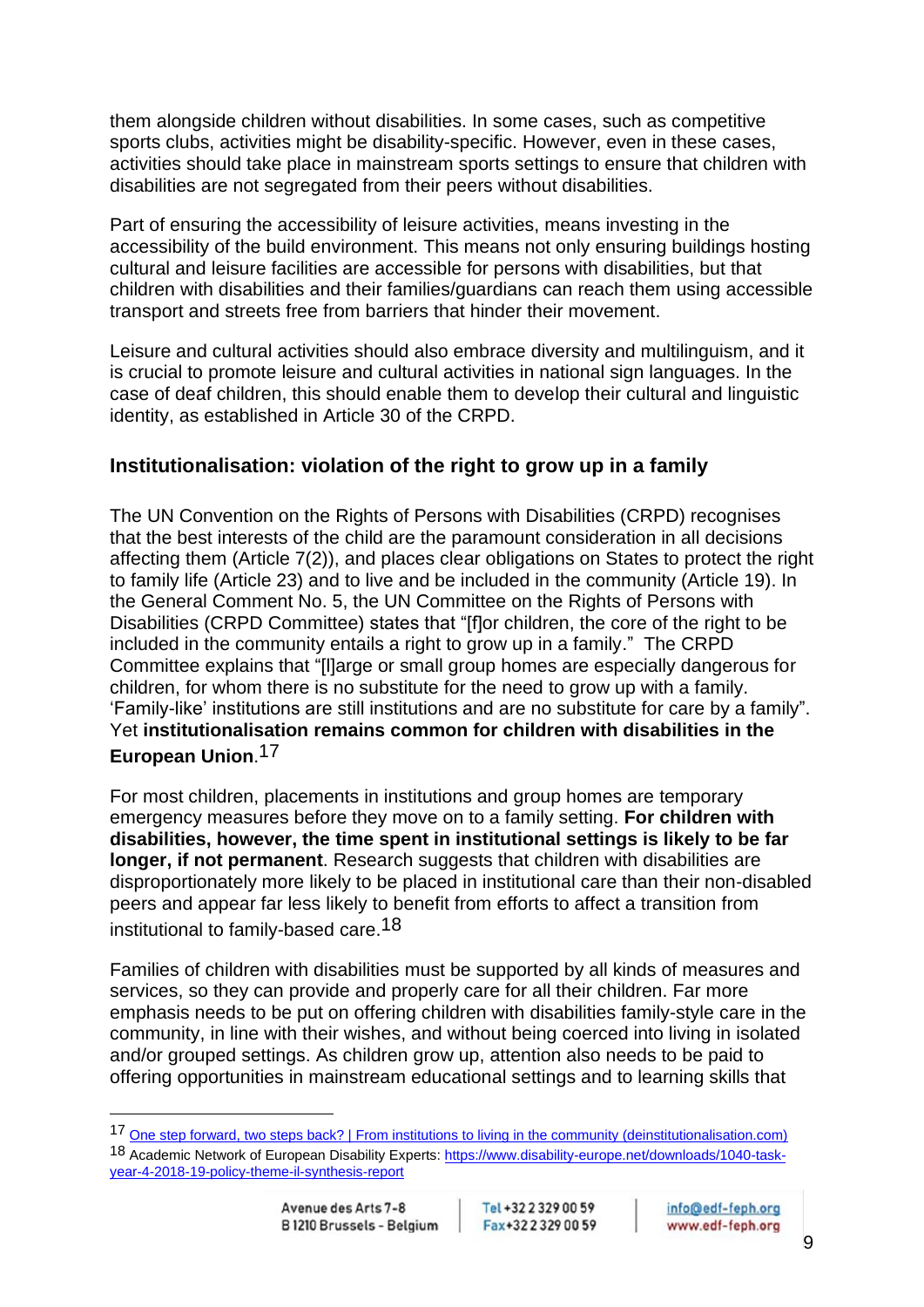will help them reach the greatest amount of autonomy possible in adulthood. Placements for long-term care need to be based on the informed choice of the child, in consultation with the child's family and the competent services. Of course, taking the child's opinion into account plays an essential role in this respect and requires the implementation of specific communication techniques.

The lack of data on persons living in institutions in the EU means that we lack a detailed understanding of how many children with disabilities live in these settings. There is an urgent need to improve data collection on people living in institutional care and for this data to be disaggregated on the basis gender, age and type of disability.

#### <span id="page-10-0"></span>**Violence**

Children with disabilities are at higher risk of experiencing violence than children without disabilities. A 2013 UNICEF report on Children with Disabilities reported that they are **3.7 times more likely to experience any sort of violence**; **3.6 times more likely to be victims of physical violence**; and **2.9 times more likely to be victims of sexual violence**. Children with intellectual and psychosocial disabilities face an even higher risk with a risk of sexual violence, 4.6 times higher than that faced by children without disabilities.

Violence may include **physical and verbal violence, bullying and harassment, sexual violence**. In a 2015 report, the EU Fundamental Rights Agency stressed that children with disabilities are also exposed to **disability specific forms of violence**, "which are different to those experienced by children without disabilities, such as restraint, sexual abuse during daily hygiene routines, removal or control of communication aids, violence in the course of treatment, overmedication or withholding medication, and violence motivated by prejudice towards a person's disability."19 Other abuse specifically faced by girls, young women and intersex children with disabilities is **forced sterilisation and forced contraception**.20 These types of violence may take place in and outside home, including in institutions, schools and in the healthcare sector.

In addition to the higher risks to face violence, children with disabilities are **excluded from rights awareness campaigns and training** aimed at preventing violence. Such campaigns or trainings are also almost always inaccessible to children with disabilities. As a consequence, children with disabilities, and in particular girls and young women with disabilities<sup>21</sup> are not empowered to recognise risks situations and violence that may have faced.22

Children with disabilities may also be witnesses of domestic violence and femicide, that sometimes leave them orphans and impact their mental health. This includes the

<sup>19</sup> FRA report o[n Violence against children with disabilities: legislation, policies and programmes in the EU,](https://fra.europa.eu/sites/default/files/fra_uploads/fra-2015-violence-against-children-with-disabilities_en.pdf) page 84.

<sup>20</sup> See EDF report on [Ending forced sterilisation of women and girls with disabilities.](http://www.edf-feph.org/sites/default/files/edf_forced-sterilisation_8-accessible.pdf)

<sup>21</sup> Violence against women - [Inclusion Europe \(inclusion-europe.eu\)](https://www.inclusion-europe.eu/violence-against-women-with-intellectual-disabilities/)

<sup>22</sup> FRA report, page 57.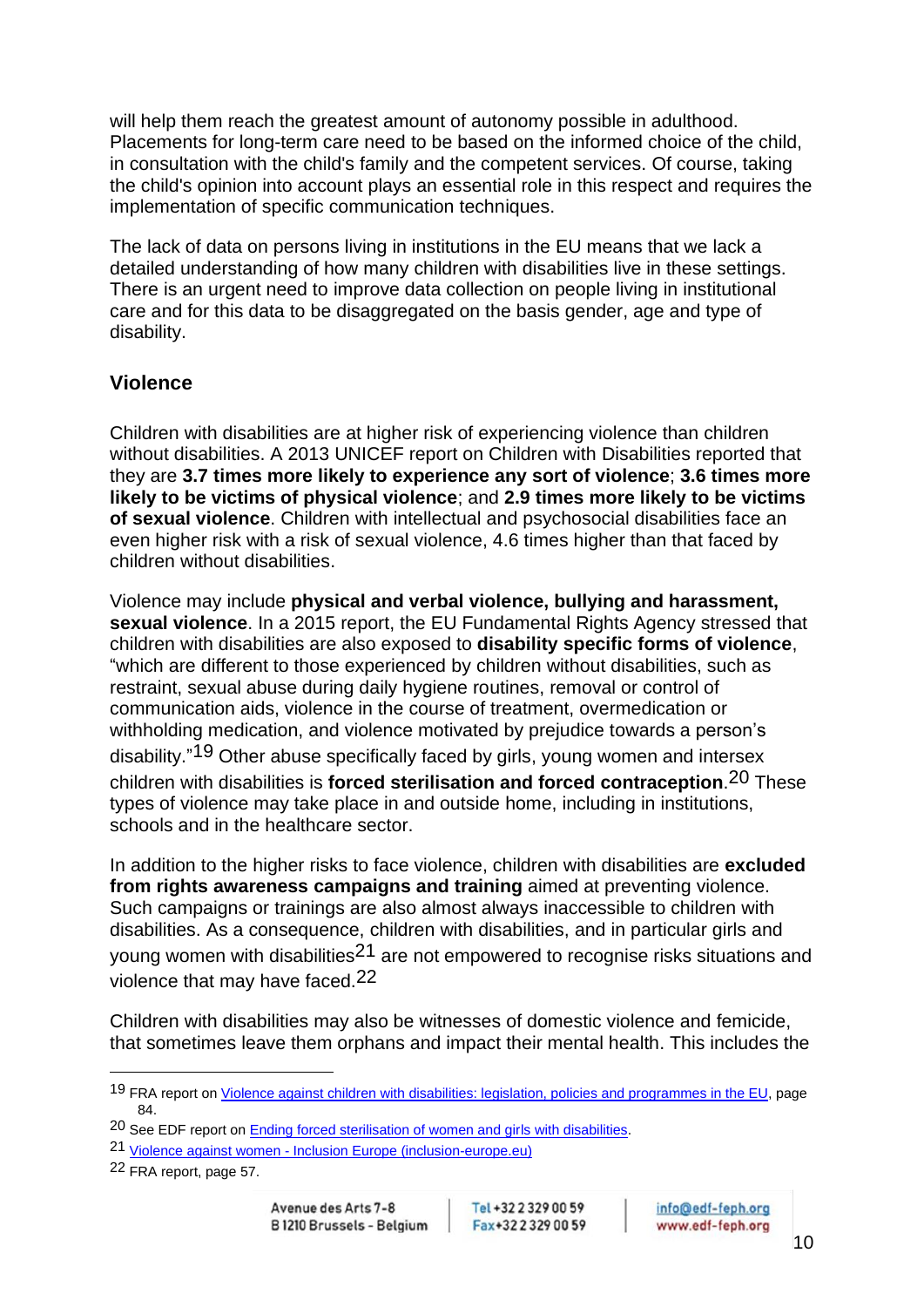children of women with disabilities who are a group more at risk of facing domestic violence.23 Because of barriers in accessing support services for victims with disabilities and stereotypes on disability, children with disabilities witnesses of domestic violence and femicide may be less trusted by the police and receive less support as victims.

In 2015, the CRPD Committee expressed concerns about the multiple forms of violence faced by persons with disabilities and called the EU to "take the necessary measures to mainstream disability in all legislation, policies and strategies for combating violence, abuse and exploitation, and provide effective protection from violence, abuse and exploitation to all persons with all types of disabilities inside and outside of the home environment." Immediate actions are needed to combat all forms of violence, and specifically disability-specific forms of violence faced by children, girls and boys, with disabilities.

#### <span id="page-11-0"></span>**Mainstreaming**

As highlighted in the sections above, children with disabilities are particularly at risk of being denied their basic human rights. Not only are they more at risk of institutionalisation, poverty, violence, segregation and denial of education, but our understanding of their wellbeing and needs is clouded by the fact that data collection on children with disabilities remains extremely poor in the EU.

Policies and initiatives that aim to support children therefore cannot overlook the specific needs of children with disabilities. To do so would equate to leaving behind those needing the most support. It is therefore of paramount importance that disability be mainstreamed into all policy actions focusing on children.

Attention must be paid to how new policies and initiatives will affect children with disabilities, and to understanding whether or not planned activities will actually serve the needs of this group. In order to develop policies that are effective and work for the benefit of children with disabilities, persons with disabilities and their representative organisations should be consulted at all stages of policy planning and development.

<sup>&</sup>lt;sup>23</sup> Women with disabilities are two to five times more likely to be victims of violence than other women. 34 % of women with a health problem or a disability have experienced physical or sexual violence by a partner in their lifetime. European Parliament resolution of 29 November 2018 on the situation of women with disabilities (2018/2685(RSP)).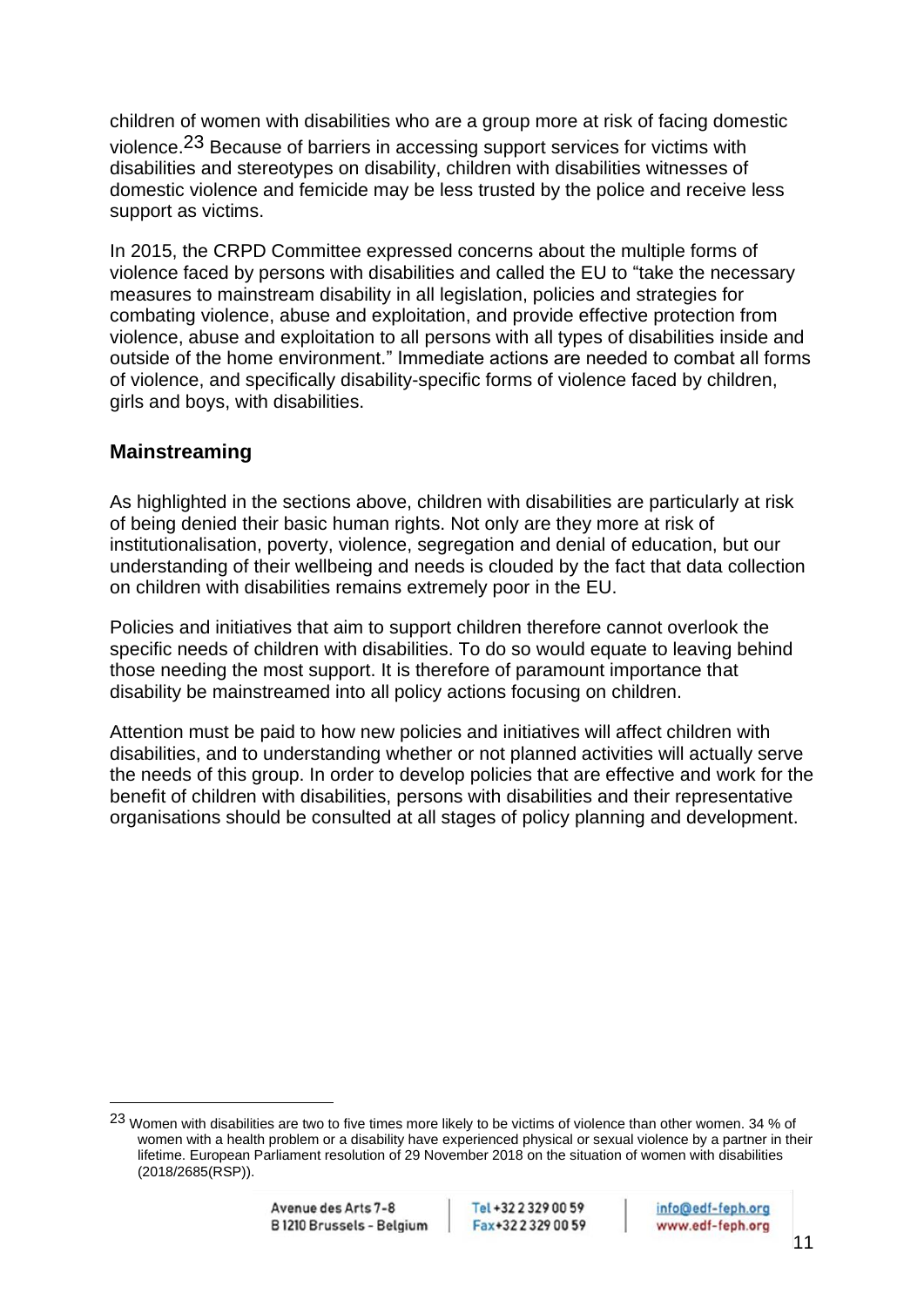# <span id="page-12-0"></span>**General objectives for children with disabilities**

Our aim is that all children with disabilities:

- Are consulted and involved on matters that concern them, directly and through organisations of persons with disabilities;
- Are free from violence and abuse, including disability-specific forms of violence, and forced sterilisation and contraception;
- Can learn in inclusive, mainstream educational settings;
- Can take part in accessible leisure activities, explore their interests and enjoy their childhood on an equal basis with other children;
- Are given extra support, along with their families or guardians, to maintain a dignified standard of living and to avoid the risk of poverty and social exclusion;
- Are no longer placed in segregated institutional care and that children with disabilities currently in institutions are supported in moving towards community-based and/or family-based care in line with their needs and preferences; and families receive the support necessary to provide care for all their children;
- Are afforded the opportunities to develop their full potential, not just academically and professionally, but also regarding their hobbies and interests, and that they receive the support they need to develop as individuals.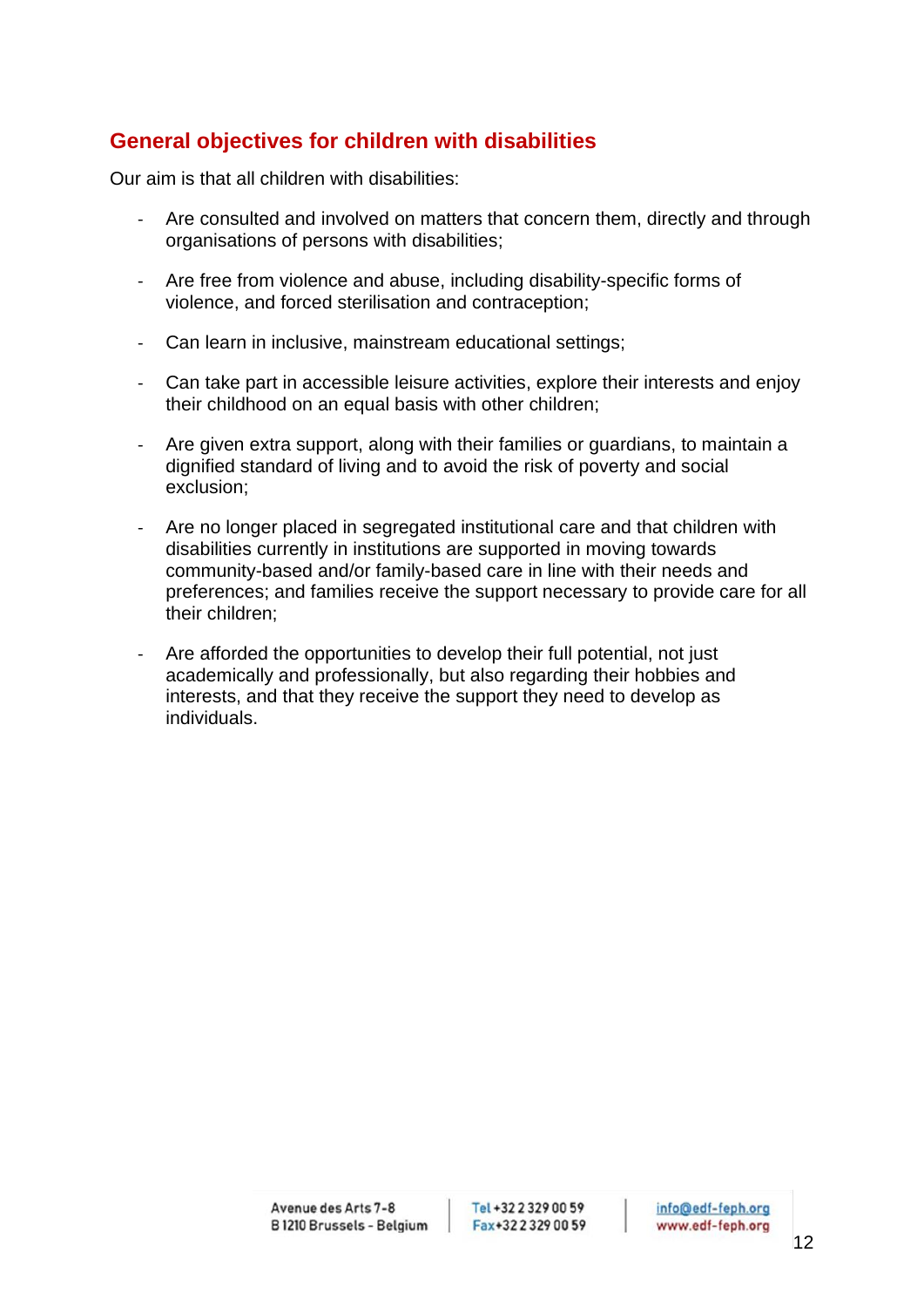# <span id="page-13-0"></span>**Recommendations**

### <span id="page-13-1"></span>**Recommendations on the EU Strategy on the rights of the child (2021- 2024)**

The EU Strategy on the rights of the child (2021-24) gives the European Commission an important opportunity to ensure that the rights and needs of children with disabilities are explicitly acknowledged, addressed and fulfilled by the EU and all its Member States. The Strategy must ensure that the following points are explicitly included:

- **Reference and compliance with the UN Convention on the Rights of Persons with Disabilities (CRPD)**: the Strategy must refer to the CRPD ratified by the EU and all member states. It must be CRPD compliant, advance the rights of children with disabilities and implement the 2015 recommendations of the CRPD Committee to the EU.
- **Data collection**: the EU and member states must urgently collect data on girls, boys and intersex children with disabilities, including those living in institutions. Where general data is collected, it should be disaggregated by disability, gender and age.
- **Consultation with children with disabilities**: in the preparation, design, implementation and monitoring of the strategy, the European Commission and EU Member States must involve children with disabilities and consult organisations of persons with disabilities. Children with disabilities must be invited and have access to all meetings and events organised for children in relation to their rights and children policies at EU and national level.
- **Access to inclusive education and recreational opportunities**: the Strategy must include actions to ensure access to inclusive education for all children with disabilities in the EU, including to the European schools and from pre-primary education onwards. Children with disabilities are children first and foremost and have the right to family life, social inclusion and the full range of leisure, recreation, sport and cultural activities just like other children. In all these actions, the EU must take specific measures if needed to ensure their full inclusion.
- **Ending child poverty:** the Strategy must address the specific difficulties faced by families with children with disabilities so they can grow up in decent and dignified living conditions. It should consider specific actions to combat poverty of families with children with disabilities, including measures to end discrimination by association in employment, and address the extra cost of living faced by persons and households with disabilities.
- **Living in the community:** the Strategy must include measures to ensure that children with disabilities can grow up in the community. This should include measures to develop support services for children with disabilities and their families in local communities, including early assessment, health care, (re)-

Tel +32 2 329 00 59 Fax+32 2 329 00 59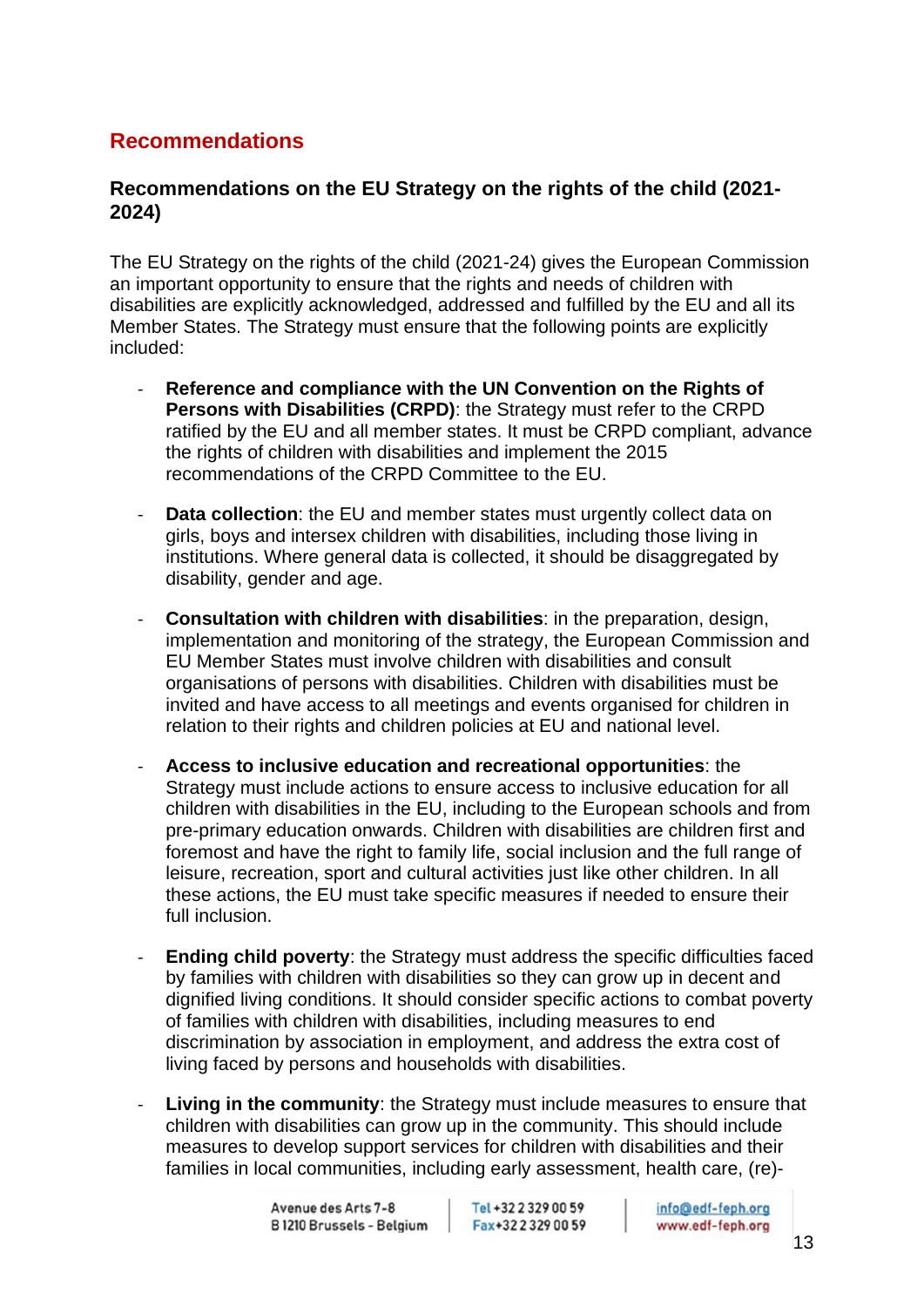habilitation and other specific support measures, and foster deinstitutionalisation.

- **Protection against violence:** the Strategy must ensure that the actions on protecting children against violence specifically address the needs of children with disabilities and the specific issues faced by them, including abuse in institutions and in the family settings, bullying, and the forced sterilisation and contraception faced specifically by girls, adolescents and intersex children with disabilities. The Strategy should align itself with the Gender Equality Strategy and the Victims' Rights Strategy in calling the EU and its member states to ratify the Council of Europe Convention on preventing and combating violence against women and domestic violence (Istanbul Convention).
- **Mainstreaming**: the intersectional discrimination and specific issues faced by children with disabilities, including girls with disabilities, LGBTI+ children with disabilities, Roma children with disabilities and refugee children with disabilities, should be included in all areas addressed by EU strategies, including external policies.

## <span id="page-14-0"></span>**Recommendations on the Child Guarantee for Vulnerable Children**

In order to ensure that children who are at risk of poverty, social exclusion, or are otherwise disadvantaged, have access to essential services of good quality, the Child Guarantee for Vulnerable Children will need to pay special attention to children with disabilities. It should make direct reference to and respect the principles of the UN CRPD, signed and ratified by the EU and all Member States. It should do this in the following ways:

- **Affordable and inclusive childcare and long-term care:** The Child Guarantee should offer financial support to ensure affordable and inclusive childcare and early intervention and community-based support that meet the needs of children with disabilities. This is essential to enable the parents of children with disabilities to take up paid work. It is also a means to prevent the disproportionate impact on women, who are more likely to take on the role of informal carers. In line with the CRPD these services should never be in segregated settings cut off from the community.
- **Bring children with disabilities out of institutions:** Children with disabilities are overrepresented in institutional care and remain in institutions for longer than their counterparts without disabilities. This has a huge impact on their quality of life and possibilities to avoid poverty in the future. No form of investment from the Guarantee should therefore go towards placing children in institutional care. For children with disabilities who do not have the option to live with their family, emphasis should be put on offering community-based care in line with the child's preferences. Opportunities for family-based care and foster care should be increased.
- **Accessible and affordable housing:** Support needs to be given to house children with disabilities and their families in line with the CRPD. Priority

Tel +32 2 329 00 59 Fax+32 2 329 00 59